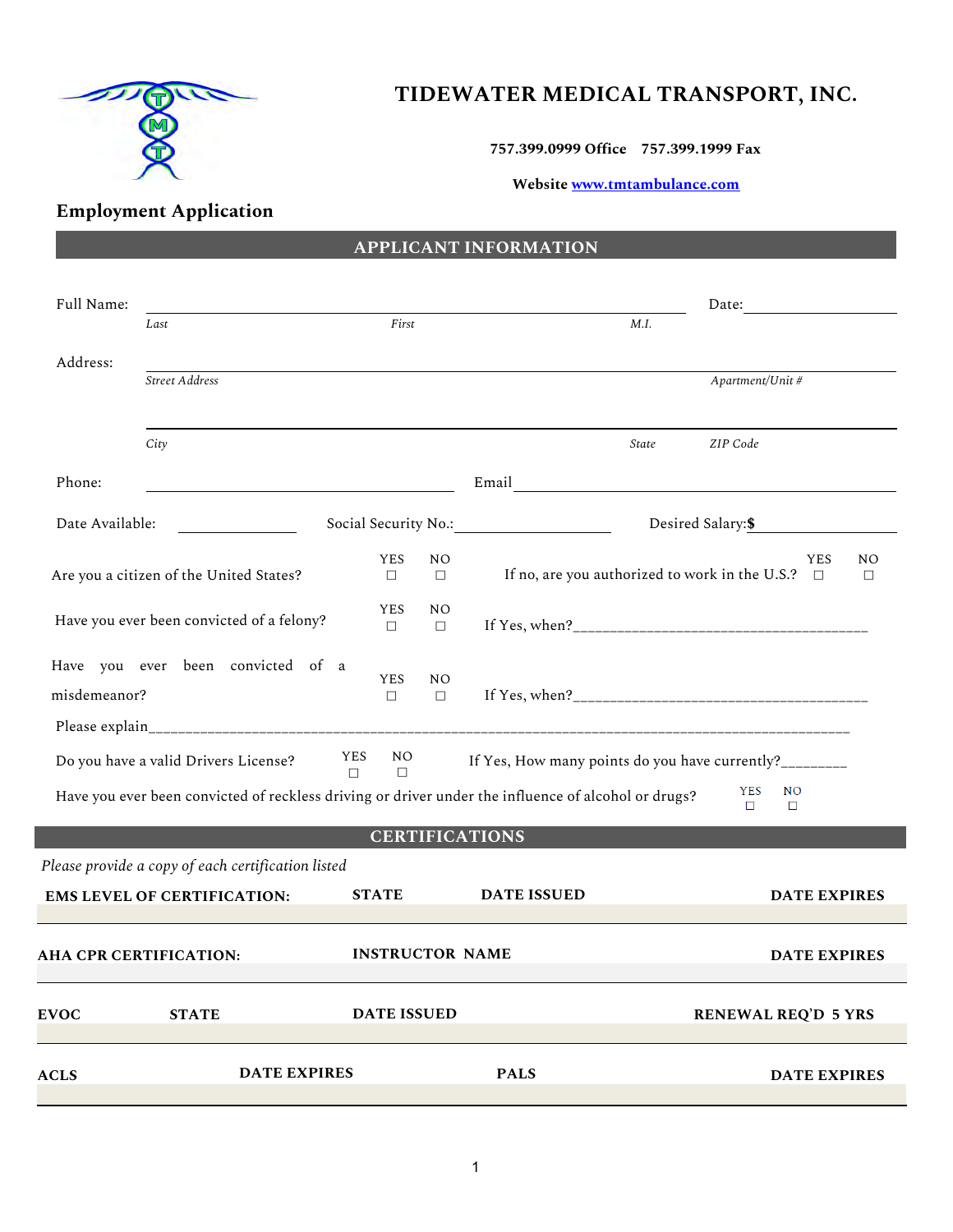|                               |                                                                                                                      | <b>EDUCATION</b>                                                                                                 |                      |                          |                          |                                                                                                                                                                                                                                                                                                                                                                                             |
|-------------------------------|----------------------------------------------------------------------------------------------------------------------|------------------------------------------------------------------------------------------------------------------|----------------------|--------------------------|--------------------------|---------------------------------------------------------------------------------------------------------------------------------------------------------------------------------------------------------------------------------------------------------------------------------------------------------------------------------------------------------------------------------------------|
| From:                         | To:                                                                                                                  | Did you graduate?                                                                                                | YES<br>$\Box$        | NO<br>$\Box$             |                          |                                                                                                                                                                                                                                                                                                                                                                                             |
| College:                      | <u> 1989 - Johann Barn, mars ann an t-Amhain Aonaich an t-Aonaich an t-Aonaich ann an t-Aonaich ann an t-Aonaich</u> |                                                                                                                  |                      |                          |                          |                                                                                                                                                                                                                                                                                                                                                                                             |
| High<br>School:               |                                                                                                                      |                                                                                                                  |                      |                          |                          |                                                                                                                                                                                                                                                                                                                                                                                             |
| From:                         | To:<br><b>Contract Contract</b>                                                                                      | Did you graduate?                                                                                                | <b>YES</b><br>$\Box$ | NO.<br>$\Box$            |                          | $\begin{picture}(150,10) \put(0,0){\dashbox{0.5}(10,0){ }} \put(15,0){\circle{10}} \put(15,0){\circle{10}} \put(15,0){\circle{10}} \put(15,0){\circle{10}} \put(15,0){\circle{10}} \put(15,0){\circle{10}} \put(15,0){\circle{10}} \put(15,0){\circle{10}} \put(15,0){\circle{10}} \put(15,0){\circle{10}} \put(15,0){\circle{10}} \put(15,0){\circle{10}} \put(15,0){\circle{10}} \put(15$ |
| Other:                        |                                                                                                                      |                                                                                                                  |                      |                          |                          |                                                                                                                                                                                                                                                                                                                                                                                             |
| From:<br><u>and the state</u> | To:                                                                                                                  | Did you graduate?                                                                                                | <b>YES</b><br>$\Box$ | N <sub>O</sub><br>$\Box$ |                          |                                                                                                                                                                                                                                                                                                                                                                                             |
|                               |                                                                                                                      | <b>WORK HISTORY</b>                                                                                              |                      |                          |                          |                                                                                                                                                                                                                                                                                                                                                                                             |
| Company:<br>Address:          |                                                                                                                      | and the control of the control of the control of the control of the control of the control of the control of the |                      |                          |                          | Supervisor:                                                                                                                                                                                                                                                                                                                                                                                 |
| Job Title:                    | <u> 1980 - Johann Barbara, martin amerikan ba</u>                                                                    | Starting Salary: \$                                                                                              |                      |                          |                          | Ending Salary: \$                                                                                                                                                                                                                                                                                                                                                                           |
| Responsibilities:             |                                                                                                                      |                                                                                                                  |                      |                          |                          |                                                                                                                                                                                                                                                                                                                                                                                             |
| From:                         |                                                                                                                      | To:                                                                                                              |                      |                          |                          |                                                                                                                                                                                                                                                                                                                                                                                             |
|                               | May we contact your previous supervisor for a reference?                                                             |                                                                                                                  | <b>YES</b><br>$\Box$ |                          | N <sub>O</sub><br>$\Box$ |                                                                                                                                                                                                                                                                                                                                                                                             |
| Company:                      |                                                                                                                      |                                                                                                                  |                      |                          |                          |                                                                                                                                                                                                                                                                                                                                                                                             |
| Address:                      |                                                                                                                      |                                                                                                                  |                      |                          |                          | Supervisor:                                                                                                                                                                                                                                                                                                                                                                                 |
| Job Title:                    |                                                                                                                      | Starting Salary: \$                                                                                              |                      |                          |                          | Ending Salary: \$                                                                                                                                                                                                                                                                                                                                                                           |
| Responsibilities:             |                                                                                                                      |                                                                                                                  |                      |                          |                          |                                                                                                                                                                                                                                                                                                                                                                                             |
| From:                         |                                                                                                                      | To: $\qquad \qquad$                                                                                              |                      |                          |                          | Reason for Leaving:                                                                                                                                                                                                                                                                                                                                                                         |
|                               | May we contact your previous supervisor for a reference?                                                             |                                                                                                                  | <b>YES</b><br>$\Box$ |                          | N <sub>O</sub><br>$\Box$ |                                                                                                                                                                                                                                                                                                                                                                                             |
|                               |                                                                                                                      |                                                                                                                  |                      |                          |                          |                                                                                                                                                                                                                                                                                                                                                                                             |
| Company:                      |                                                                                                                      |                                                                                                                  |                      |                          |                          |                                                                                                                                                                                                                                                                                                                                                                                             |
| Address:                      |                                                                                                                      |                                                                                                                  |                      |                          |                          | Supervisor:                                                                                                                                                                                                                                                                                                                                                                                 |
| Job Title:                    |                                                                                                                      |                                                                                                                  | Ending Salary: \$    |                          |                          |                                                                                                                                                                                                                                                                                                                                                                                             |
| Responsibilities:             |                                                                                                                      |                                                                                                                  |                      |                          |                          |                                                                                                                                                                                                                                                                                                                                                                                             |
| From:                         | To:                                                                                                                  |                                                                                                                  |                      | Reason for Leaving:      |                          |                                                                                                                                                                                                                                                                                                                                                                                             |